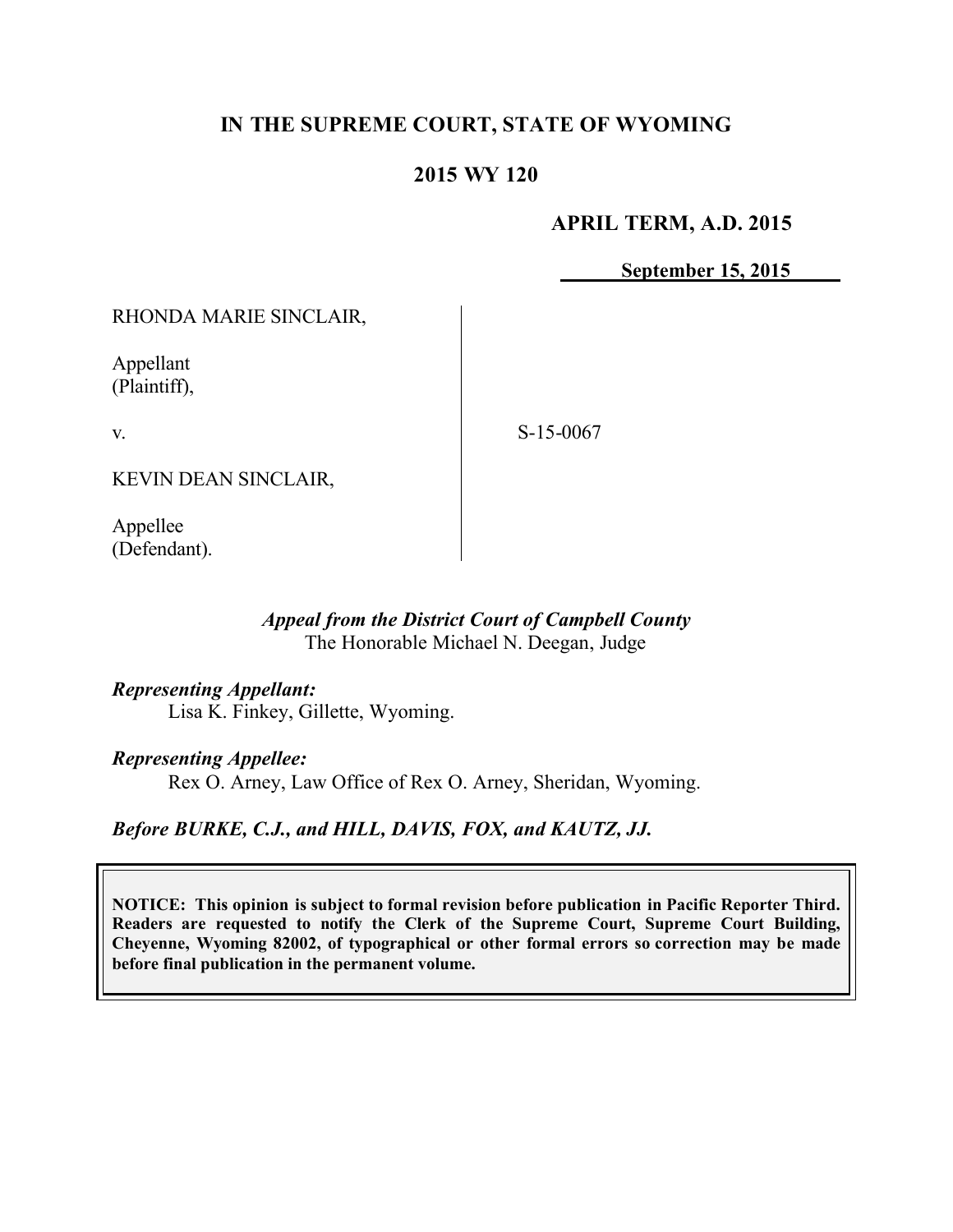# **KAUTZ, Justice.**

[¶1] Rhonda Marie Sinclair (Wife) appeals from a divorce decree, claiming the district court erred when it declined to require Kevin Dean Sinclair (Husband) to pay interest on the amount it ordered him to pay to equalize the division of marital property. We conclude the district court properly exercised its discretion when it suspended payment of interest as long as Husband makes annual payments of at least \$15,000 toward the property allocation. We, therefore, affirm.

## **ISSUE**

[¶2] Wife presents the issue for our determination as follows:

Whether the district court erred when it ordered that the statutory interest on the final judgment could be suspended if [Husband] made minimum payments towards satisfaction of the final judgment.

Husband contends the district court properly exercised its discretion when it ordered that statutory interest on the amount owed be suspended as long as he makes the minimum annual payments.

# **FACTS**

[¶3] Husband and Wife were married in September 1993 in South Dakota. They had no children. In September 2013, Wife filed for divorce in Campbell County, Wyoming, where they were living at the time. Husband answered the complaint, and asked the district court to dismiss Wife's complaint and grant him a divorce.

[¶4] At trial, the primary issue in dispute concerned the division of the marital property. The focus of the dispute was property located in South Dakota, which the parties had acquired from Husband's mother during the parties' marriage. The property is held in trust by the Bureau of Indian Affairs in Husband's name. This property cannot be sold to the general public, but instead can be transferred only to Husband's family or another tribal member. The parties receive rental income from the property of about \$14,000 per year.

[¶5] After hearing all of the testimony and considering all of the marital property including the South Dakota land, the district court allocated the tribal trust property to the Husband, and then concluded Husband should pay Wife \$141,360 to accomplish an equitable property division. While leaving Husband the option to make higher payments, the court imposed a minimum payment of \$15,000 per year. The district court then stated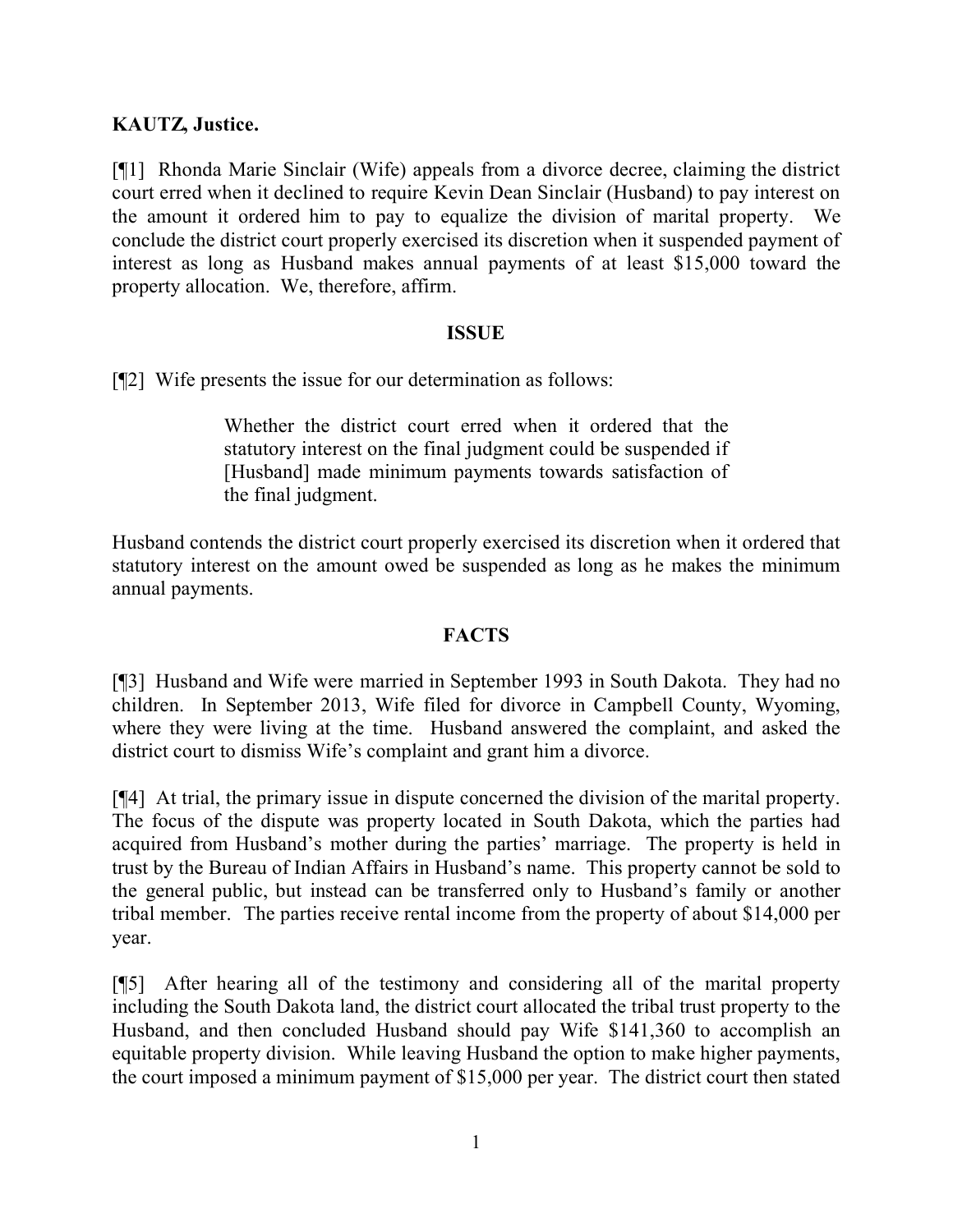that as long as Husband paid the \$15,000 per year, it would suspend the statutory post judgment interest of ten percent. The court stated:

> That is an incentive for you, sir, to make sure that … revenue flow goes promptly to [Wife]. And in the event that [Husband] falls short of applying at least \$15,000 per year, why then, the 10 percent post judgment interest goes into effect, and it retroacts to the date of this judgment.

> So that is a big weight of incentive to make sure you arrive at at least [\$]15K per year. Now if you present [\$]17,000 in one year that doesn't mean that you go down to \$13,000 the next year. It has got to be at least \$15,000 a year.

[¶6] Consistent with the district court's ruling from the bench, the divorce decree provided:

> To create an equitable division of the parties' property and debts, [Husband] shall pay to [Wife] the sum of One Hundred Forty One Thousand Three Hundred Sixty Dollars (\$141,360.00) for which [Wife] shall have Judgment against [Husband]. Statutory interest on the judgment shall be suspended as long as [Husband] pays [Wife], at the minimum, Fifteen Thousand Dollars (\$15,000.00) each year, beginning December 1, 2015, and each year thereafter until the entire judgment is paid [in] full. In the event [Husband] fails to make a payment timely, statutory interest shall be reinstated from the date of entry of the Decree.

Wife appealed from the decree.

### **STANDARD OF REVIEW**

[¶7] Wife's sole challenge is to the district court's order suspending payment of interest on the amount it ordered Husband to pay to accomplish an equitable division of property.

> "We will not disturb a property division in a divorce case, except on clear grounds, as the trial court is usually in a better position than the appellate court to judge the parties' needs and the merits of their positions." *Metz v. Metz,* 2003 WY 3, ¶ 6, 61 P.3d 383, 385 (Wyo.2003), citing *Paul v. Paul,* 616 P.2d 707, 712 (Wyo.1980); *Warren v. Warren*, 361 P.2d 525, 526 (Wyo.1961). If our review requires an evaluation of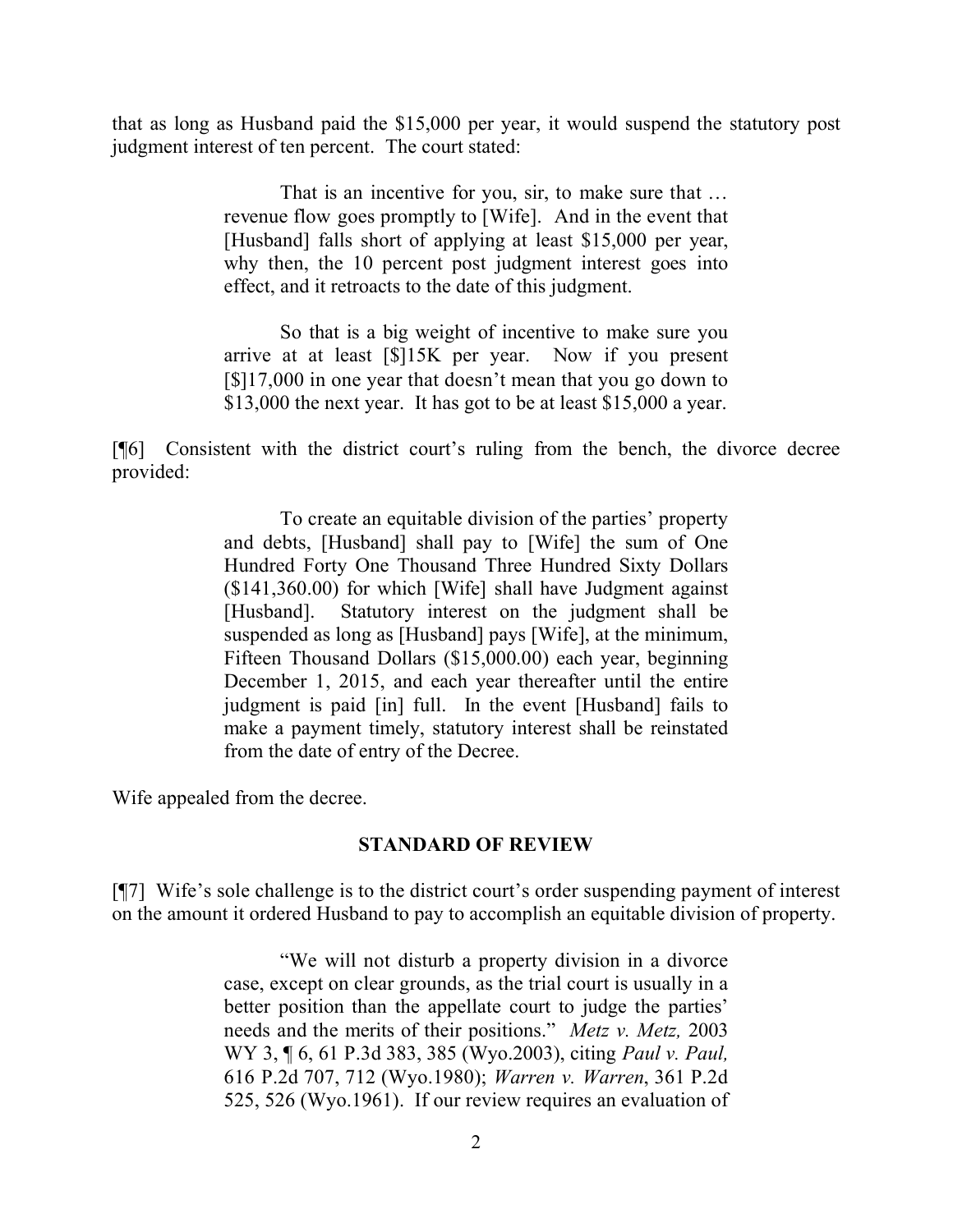the sufficiency of the evidence to support the district court's decision, "we afford to the prevailing party every favorable inference while omitting any consideration of evidence presented by the unsuccessful party." *Reavis v. Reavis*, 955 P.2d 428, 431 (Wyo.1998) (citations omitted). When interpretation of statutory language is required to resolve an issue, our standard of review is de novo. *Egan v. Egan*, 2010 WY 164, ¶ 7, 244 P.3d 1045, 1048 (Wyo.2010); *Dorr v. Smith, Keller & Assoc*., 2010 WY 120, ¶ 11, 238 P.3d 549, 552 (Wyo.2010).

*Bagley v. Bagley*, 2013 WY 126, ¶ 7, 311 P.3d 141, 143 (Wyo. 2013).

### **DISCUSSION**

[¶8] Wife asserts the district court did not have the discretion to suspend payment of interest on the amount it ordered Husband to pay in order to equitably divide the parties' property. She cites Wyo. Stat. Ann. § 1-16-102 (LexisNexis 2015), which provides as follows:

## **§ 1-16-102. Interest on judgments.**

(a) Except as provided in subsections (b) and (c) of this section, all decrees and judgments for the payment of money shall bear interest at ten percent (10%) per year from the date of rendition until paid.

(b) If the decree or judgment is founded on a contract and all parties to the contract agreed to interest at a certain rate, the rate of interest on the decree or judgment shall correspond to the terms of the contract.

(c) A periodic payment or installment for child support or maintenance which is unpaid on the date due and which on or after July 1, 1990, becomes a judgment by operation of law pursuant to W.S. 14-2-204 shall not bear interest.

[¶9] Wife also cites *Salmeri v. Salmeri*, 554 P.2d 1244, 1247-48 (Wyo. 1976), in which a Wyoming district court attempted to both enforce and modify a New Jersey judgment for unpaid alimony and child support. The Wyoming court permitted the husband to pay the wife \$100 per month without interest until the total amount due was paid in full. Addressing on appeal the issue of interest, this Court said:

> Upon entry of a judgment for money by any court in Wyoming the applicable law, § 1-308.1, W.S.1957, 1975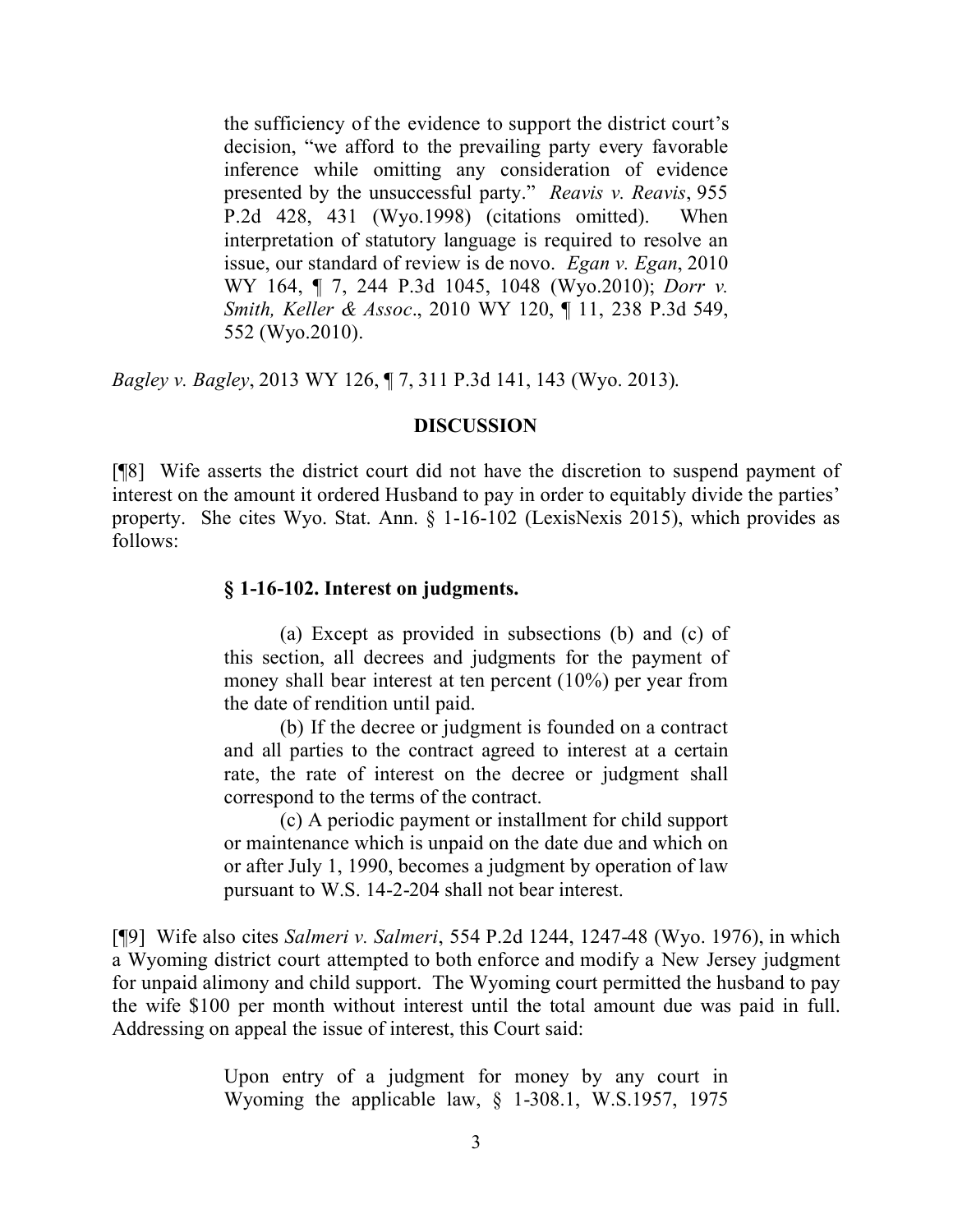Cum.Supp., specifically directs that it shall 'bear interest at 10% per year from the date of rendition until paid.' Such allowance of interest is not in the discretion of the court entering judgment, it is a grant from the legislature of the state and we do not think that any court may refuse to give it effect. [fn. omitted] The district court directed that the total judgment of \$11,176.20 entered by it be paid in 117 installments of \$100 per month, commencing September 1, 1975, the last such payment to be in the amount of \$76.20. Such language must be construed as carrying the inference that compliance with that order would satisfy all obligations of the judgment debtor and he would then be entitled to satisfaction of the judgment. So construed, we think the judgment was beyond the jurisdiction and power of the court.

*Id*. at 1249. Based upon § 1-16-102 and *Salmeri*, Wife contends the district court had no authority to suspend payment of interest on the amount it ordered Husband to pay.

[¶10] Husband responds that the legislature has given district courts broad discretion to fashion a just and equitable disposition of marital property and, as part of that process, the district court can determine whether payment of interest should be ordered. Husband cites *Odegard v. Odegard*, 2003 WY 67, 69 P.3d 917 (Wyo. 2003), in which this Court upheld a divorce decree that imposed interest at a rate of 7% per year, rather than the 10% required by § 1-16-102. Although we did not specifically address the husband's claim that the interest imposed violated § 1-16-102 because he did not object to the decree or otherwise raise the issue in district court, we said the interest rate imposed was not at a level to shock the conscience of the court and affirmed. *Id*., ¶ 28, 69 P.3d at 925. Husband also cites *Zaloudek v. Zaloudek*, 2010 WY 169, ¶ 8, 245 P.3d 336, 339-340 (Wyo. 2010), in which the Court suggested that a district court could override the interest requirement of § 1-16-102 by setting a payment due date other than the date the decree or judgment is rendered. Because the payment date set in this case is different from the date the decree was rendered, Husband argues, the district court properly exercised its discretion by suspending payment of interest as long as he makes the payments on time.

[ $[$ [11] There is no question  $\S$  1-16-102 requires that all decrees and judgments for the payment of money bear interest at the rate of 10% per year from the date of rendition until paid. The statute uses the word "shall," a word we have repeatedly said is mandatory. *JKS v. AHF (In re: ARF)*, 2013 WY 97, ¶ 23, 307 P.3d 852, 857 (Wyo. 2013); *Verheydt v. Verheydt*, 2013 WY 25, ¶ 32, 295 P.3d 1245, 1253 (Wyo. 2013). As Wife points out, this Court in *Salmeri* reversed a district court order permitting one party in a divorce action to make a monthly payment on a judgment for unpaid alimony and child support without imposing interest. Citing § 1-16-102, the Court concluded the district court did not have the jurisdiction or power to decline to impose interest.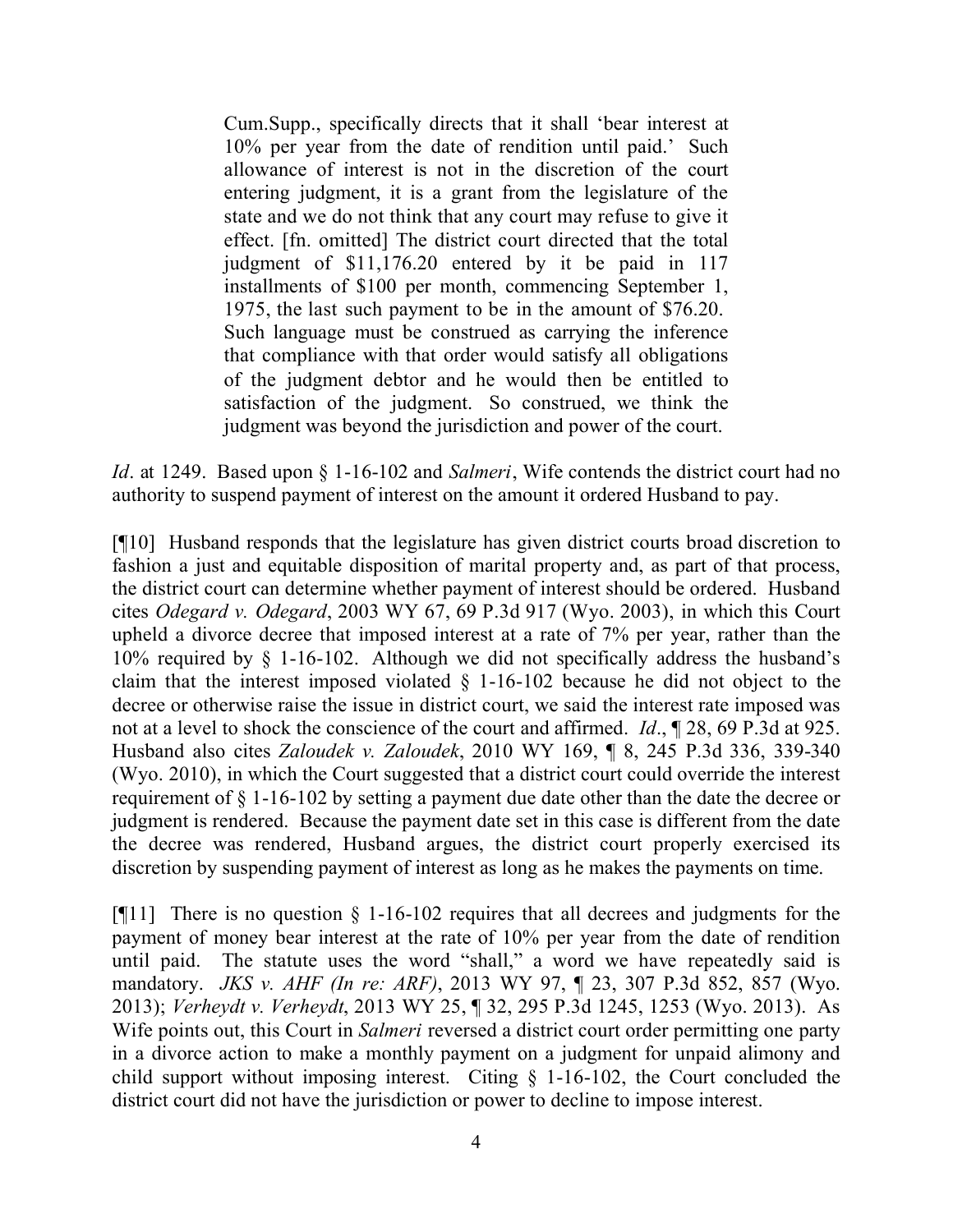[¶12] Husband asserts *Salmeri* is distinguishable. He contends that unlike this proceeding, which was an original action for divorce, *Salmeri* involved judgments entered in New Jersey (one dissolving the marriage, another amending the divorce decree and a third for past due child support and alimony payments with interest), which the wife later filed in Wyoming. *Id*. at 1246. The husband then filed a petition asking the district court in Wyoming to modify the New Jersey judgments. *Id*. The district court entered a judgment upholding the New Jersey judgment with respect to the amount of the arrearages but modifying the judgment to allow the husband to pay the arrearages in monthly installments without interest. The wife appealed, claiming the New Jersey judgment for arrearages was final and not subject to modification by the Wyoming court. This Court agreed and reversed the district court's ruling modifying the New Jersey judgment by allowing for installment payments on the past due amounts without interest.

[¶13] Husband is correct that *Salmeri* involved the modification by a Wyoming court of a final judgment entered by a New Jersey court having jurisdiction over the original divorce and motion for arrearages. The judgment requiring payment of arrearages was for a "definite and fixed sum of money due" from the husband to the wife plus interest. *Id*. at 1248. As such, it constituted a lien upon the husband's property upon which the wife could execute and was "not subject to the discretionary control of the courts" or to modification in Wyoming. *Id*. The Court stated:

> Just because the final judgment for a fixed sum of money grows out of a divorce action does not continue the power of the court granting the divorce or a subsequent court having jurisdiction of the matter to extend the time for payment thereof or otherwise modify the same. When the final judgment is entered the discretionary powers of the courts are exhausted.

*Id.* at 1249. Because the New Jersey judgment was a final judgment for a fixed sum of money, this Court said, the judgment of the Wyoming district court was superfluous. *Id*. The New Jersey judgment for a fixed sum of money with interest remained the final judgment as to that obligation of the husband.

[¶14] In contrast to the situation in *Salmeri*, the district court in the present case was not asked to modify a final judgment for a fixed sum of money entered by a court in another state. It was not dealing with a lien on property against which Wife could execute. There was no final judgment that Husband sought to have modified and, rather than being exhausted, the discretionary power of the district court had just begun. The district court in this case had jurisdiction to grant the divorce and distribute the marital property. There is no question in this context that the district court had broad discretion to fashion a fair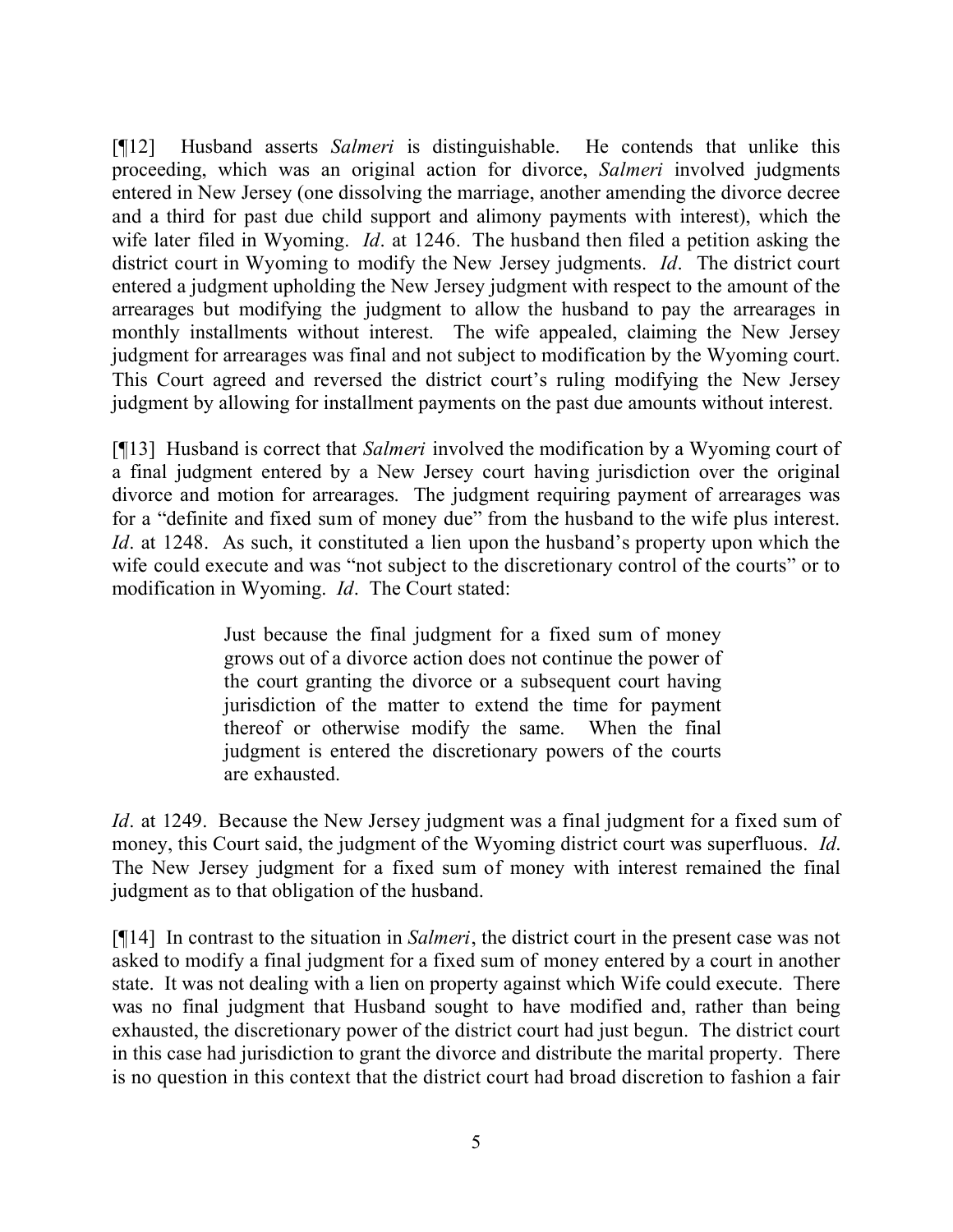division of the marital property. *Stevens v. Stevens*, 2014 WY 23, ¶ 7, 318 P.3d 802, 805 (Wyo. 2014), citing *Root v. Root*, 2003 WY 36, ¶ 8, 65 P.3d 41, 44 (Wyo. 2003).<sup>1</sup>

[¶15] Wyo. Stat. Ann. § 20-2-114 (LexisNexis 2015) provides:

(a) … in granting a divorce, the court shall make such disposition of the property of the parties as appears just and equitable, having regard for the respective merits of the parties and the condition in which they will be left by the divorce, the party through whom the property was acquired and the burdens imposed upon the property for the benefit of either party ….

The disposition of marital property is an equitable function of the district court. *Breitenstine v. Breitenstine*, 2003 WY 16, ¶ 26, 62 P.3d 587, 595 (Wyo. 2003). It is not a mechanical process but one which requires the district court to exercise its discretion to determine what weight should be given each of the individual factors and form a distributive scheme appropriate to the peculiar circumstances of the particular case. *Pond v. Pond,* 2009 WY 134, ¶ 8, 218 P.3d 650, 652 (Wyo. 2009). No specific guidelines or hard and fast rules apply. *Kruse v. Kruse*, 2010 WY 144, ¶ 9, 242 P.3d 1011, 1013 (Wyo. 2010). Property division must be done on a case-by-case basis using the best possible valuation method appropriate for the particular case. *Hall v. Hall*, 2005 WY 166, ¶ 10, 125 P.3d 284, 287 (Wyo. 2005).

[¶16] In this particular case, the district court heard the testimony of the parties, weighed their credibility, considered their respective merits and needs and determined that a fair and equitable resolution was to require Husband to pay Wife the sum of \$141,360.00. The district court also determined based on the particular circumstances of this case not to require Husband to make a lump sum payment on a fixed date but to allow him to pay the amount owed over time. The payment scheme the court fashioned was directly related to the yearly income the parties received from the South Dakota property. To give Husband incentive to make the minimum annual payments and keep revenue flowing promptly to Wife, the district court suspended payment of interest as long as Husband complied with the minimum annual payment requirement. In the event he failed to make the minimum payments when due, however, the district court ordered that he pay interest at the statutory rate of 10% from the date the decree was entered. We

 $\overline{a}$ 

<sup>&</sup>lt;sup>1</sup> We also note that the Court in *Salmeri* went further than it needed to go to decide the matter. The essential holding was that the New Jersey judgment ordering payment of the amount in arrears was a final judgment; it was not, therefore, subject to modification in Wyoming. The existence of Wyoming's postjudgment interest statute had no bearing on that essential holding. In any event, *Salmeri* is distinguishable because it involved a final judgment for a fixed sum of money, not a decree or judgment ordering payment over time beginning on a future date.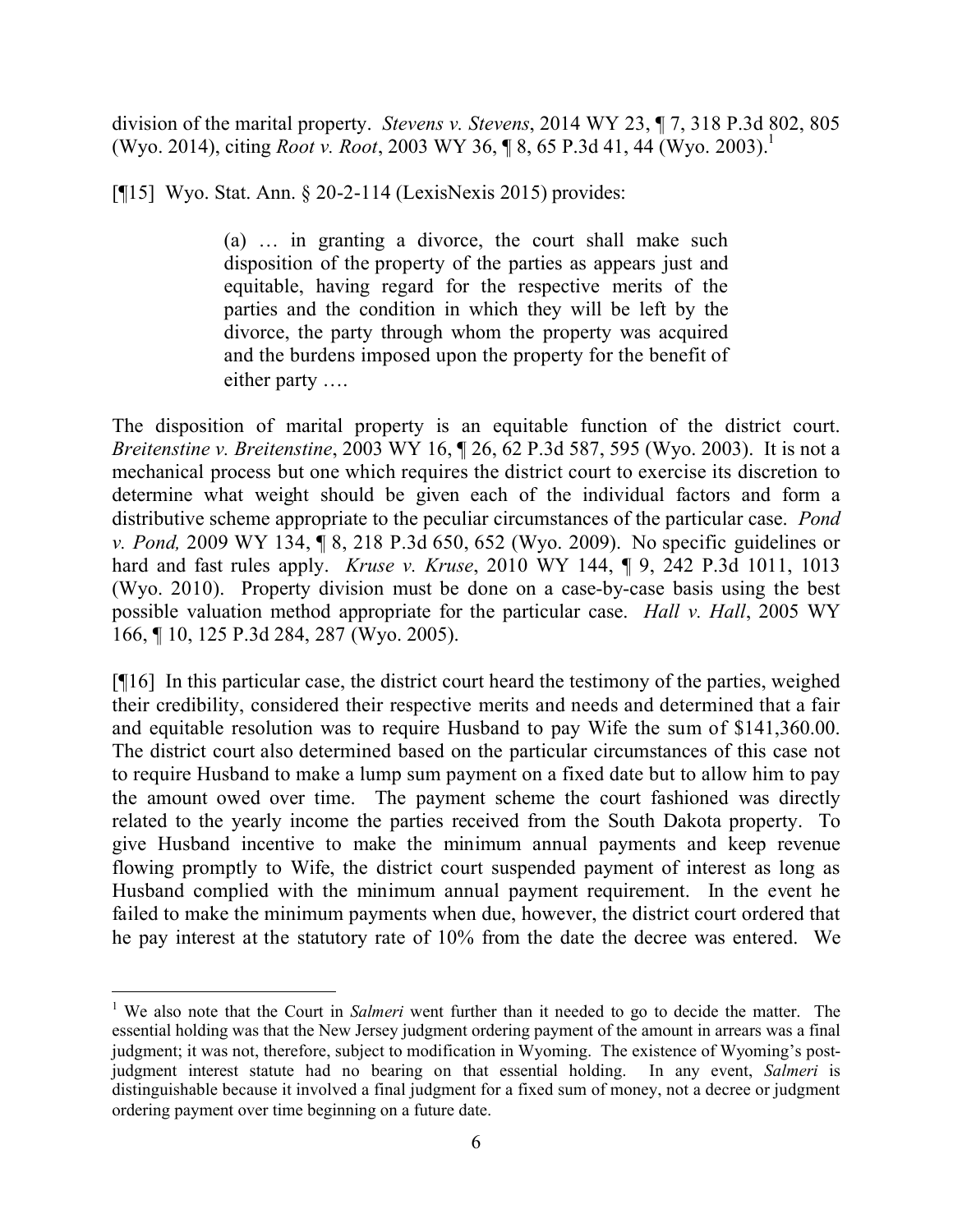conclude the district court properly exercised its discretion to fashion a distributive scheme appropriate to these parties and their circumstances.

[¶17] In reaching this result, we also note *Zaloudek,* ¶ 8, 245 P.3d at 339-340, in which we affirmed a post-judgment enforcement order requiring the husband to pay 10% interest on the amount owed under the divorce decree from the date it was rendered. There, the husband and wife were divorced in November 2008 and husband was ordered to pay wife a sum certain to equalize the property division. *Id*., ¶ 1, 245 P.3d at 338. Husband appealed the decree and this Court affirmed. Rather than complying with the mandate of the decree, husband filed motions in district court asking for clarification of the decree and more time to comply. *Id*., ¶ 6, 245 P.3d at 339. The district court entered an order denying the motions and, pursuant to  $\S$  1-16-102, ordered Husband to pay 10% interest on the amount owed dating back to the date the decree was entered. *Id*. Husband appealed that ruling and this court affirmed, holding the statute clearly required payment from the date of rendition. We stated:

> A district court must expressly set a different date for payment of a judgment in order to override the application of this statute. As applies to the instant case, the district court did not set a different time for payment. Thus, § 1-16-102 applied automatically to require payment as of the date of rendition of the decree.

*Id*., ¶ 8, 245 P.3d 339-340. Unlike the court in *Zaloudek*, the district court in this case expressly set a different date for payment of the amount owed (\$15,000 per year commencing December 1, 2015) than the date the decree was rendered (December 24, 2014). By setting a different date for payment than the date the decree was rendered, the district court overrode § 1-16-102.

[¶18] We find additional support for our conclusion that the district court properly exercised its discretion in this case from observations made by the Court in *Rovai v. Rovai*, 912 N.E.2d 374 (Ind. 2009). There, the Court addressed the following question:

> whether the [Indiana] statute<sup>[2</sup>] directing interest on money judgments compels post-judgment interest to be paid whenever money changes hands pursuant to a dissolution decree, or whether the dissolution statutes grant a court discretion to impose interest, or not, in the course of

<sup>&</sup>lt;sup>2</sup> Ind. Code § 24-4.6-1-101 reads:

Except as otherwise provided by statute, interest on judgments for money whenever rendered shall be from the date of the return of the verdict or finding of the court until satisfaction at: . . . eight percent.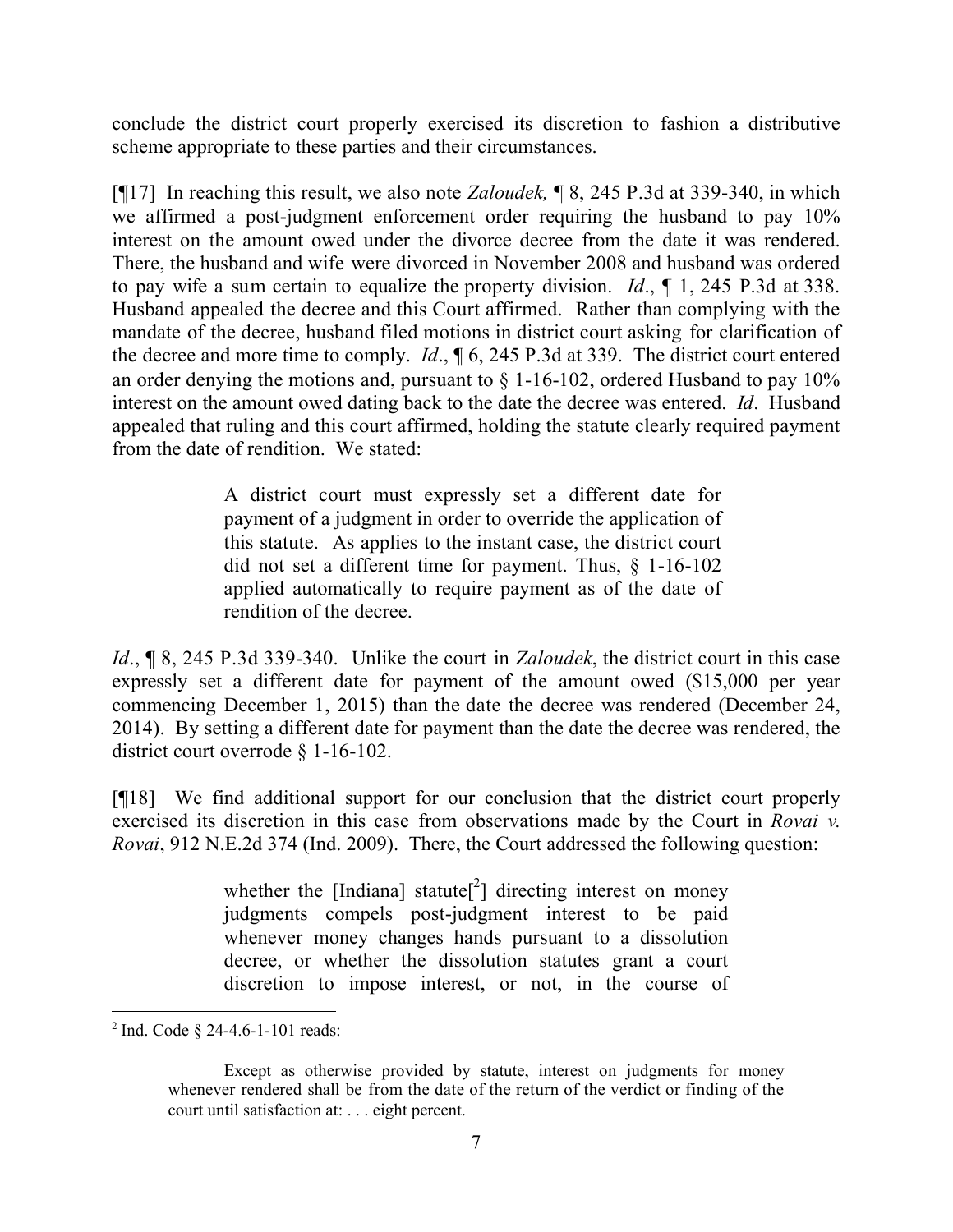fashioning what the latter calls a 'just and reasonable' division of property.

*Id*. at 377.

[¶19] The Court said:

In the law's historic divide between law and equity, there may be fewer purer illustrations than a civil judgment for money damages on the one hand and a dissolution decree on the other. We see little reason for transporting the postjudgment interest statute into the equitable world of dissolutions, where some court orders look a good deal like civil judgments and others bear no resemblance.

In a straight civil judgment, post-judgment interest and the time value of money bear such a straightforward relationship that courts are led to deploy adages like "interest goes with the principal as the fruit with the tree." [citation omitted] By contrast, judicial decrees that assign debts, personal property, and real estate represent a more complex allocation of economic values. To these are added orders that reflect social objectives, such as enabling children and the leading custodian to continue living in the marital residence.

In such judicial decrees …, where courts allot everything from physical objects to responsibility for debts of differing character to conditional rights of residence, the time value of money acquires a much more nuanced meaning than it does when a court hears a credit card collection case and says, "Judgment for \$5,800."

We conclude that the statute on civil post-judgment interest does not compel that interest run on the various internal elements of dissolution decrees. Rather, the dissolution statutes confer upon trial courts the authority to order interest or not in the course of fashioning a just and reasonable division of property.

*Id*.

[¶20] *Rovai* might be read to suggest the Court held the Indiana post-judgment interest statute does not apply in divorce actions. To the extent that is the holding, *Rovai* goes